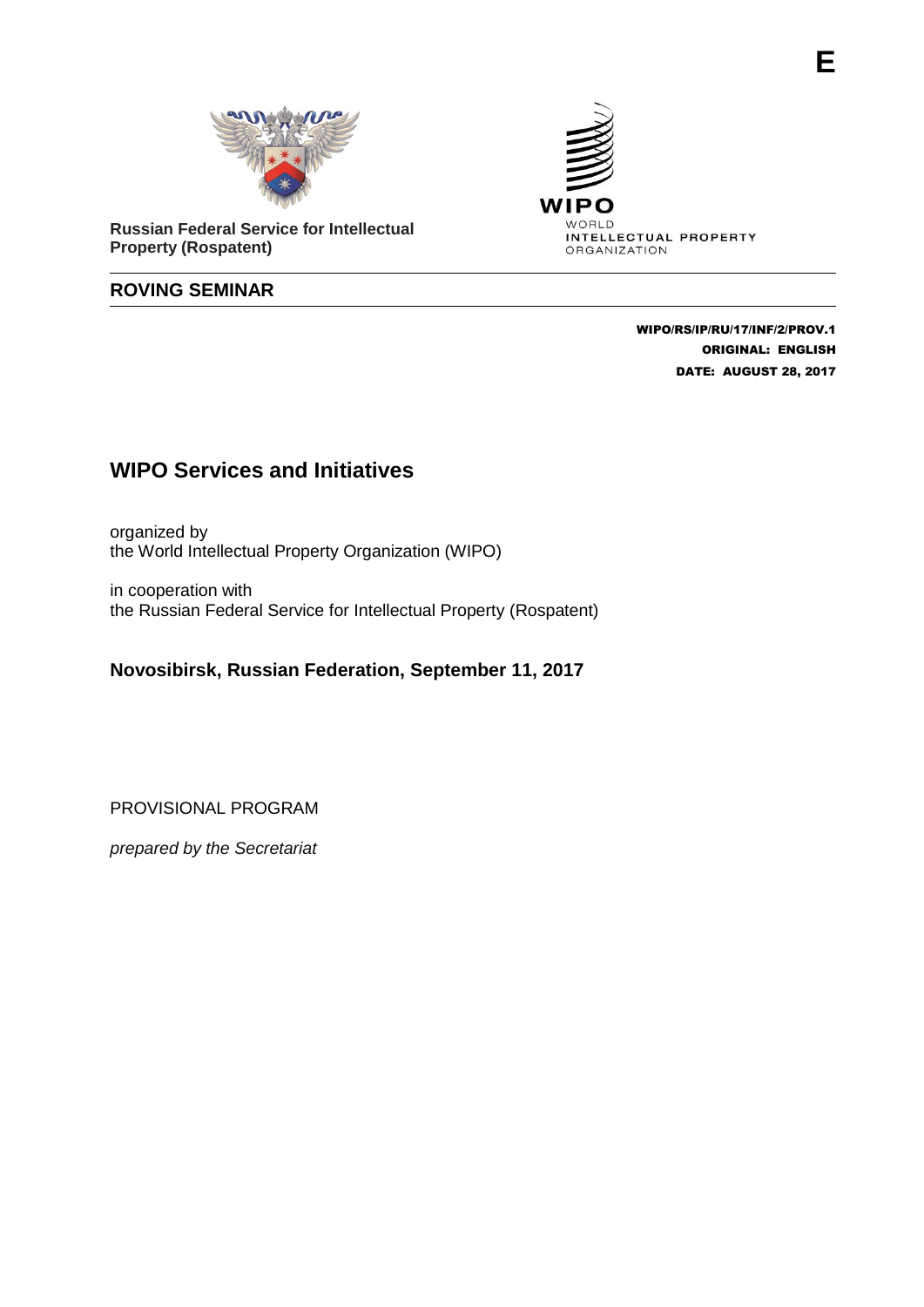| $9.00$ a.m. $-9.30$ a.m.             | <b>OPENING SESSION</b>                                                                                                                                                                                                                                                                                                                        |                                                                                                                                                                          |  |
|--------------------------------------|-----------------------------------------------------------------------------------------------------------------------------------------------------------------------------------------------------------------------------------------------------------------------------------------------------------------------------------------------|--------------------------------------------------------------------------------------------------------------------------------------------------------------------------|--|
|                                      | Welcome addresses by:<br>Mr. Zaurbek Albegonov, Senior Counsellor, WIPO Office in<br>the Russian Federation, Department for Transition and<br>Developed Countries (TDC), WIPO<br>Ms. Tatyana Ivanova, leading state patent expert, International<br>patent cooperation Division, Federal Institute of industrial<br>property (FIPS) Rospatent |                                                                                                                                                                          |  |
| $9.30$ a.m. $-9.50$ a.m.             | Topic 1:                                                                                                                                                                                                                                                                                                                                      | <b>Introduction to WIPO</b><br>Development of the International Legal Framework<br><b>Major Intellectual Property Economic Studies</b>                                   |  |
|                                      | Speaker:                                                                                                                                                                                                                                                                                                                                      | Mr. Victor Vázquez López, Head, Section for Coordination<br>of Developed Countries, Department for Transition and<br>Developed Countries (TDC), WIPO                     |  |
| $9.50$ a.m. $-10.20$ a.m.            | Topic 2:                                                                                                                                                                                                                                                                                                                                      | The Patent Cooperation Treaty (PCT) - Introduction<br>and Future Developments                                                                                            |  |
|                                      | Speaker:                                                                                                                                                                                                                                                                                                                                      | Ms. Olga Krysanova, Program Officer, PCT International<br>Cooperation Division, PCT Legal and International Affairs<br>Department, WIPO                                  |  |
| 10.20 $a.m. - 10.40 a.m.$            |                                                                                                                                                                                                                                                                                                                                               | <b>Questions and Answers</b>                                                                                                                                             |  |
| 10.40 a.m. - 11.00 a.m. Coffee Break |                                                                                                                                                                                                                                                                                                                                               |                                                                                                                                                                          |  |
| $11.00$ a.m. $-11.50$ a.m.           | Topic 3:                                                                                                                                                                                                                                                                                                                                      | <b>Global Intellectual Property Systems:</b>                                                                                                                             |  |
|                                      |                                                                                                                                                                                                                                                                                                                                               | (a) The Madrid System for the International<br><b>Registration of Marks</b>                                                                                              |  |
|                                      | Speaker:                                                                                                                                                                                                                                                                                                                                      | Mr. Mikhail Faleev, Senior Information Officer, Hague<br>Development and Promotion Section, The Hague<br>Registry, Brands and Designs Sector (BDS), WIPO                 |  |
|                                      |                                                                                                                                                                                                                                                                                                                                               | (b) Registration of International Trademarks under<br>the Madrid System. Case Studies and Special<br><b>Aspects of the National Registration Regime</b><br><b>Abroad</b> |  |
|                                      | Speaker                                                                                                                                                                                                                                                                                                                                       | Ms. Valeria Belova, Patent Attorney of the Russian<br>Federation                                                                                                         |  |

11.50 a.m. – 12.00 p.m. **Questions and Answers**